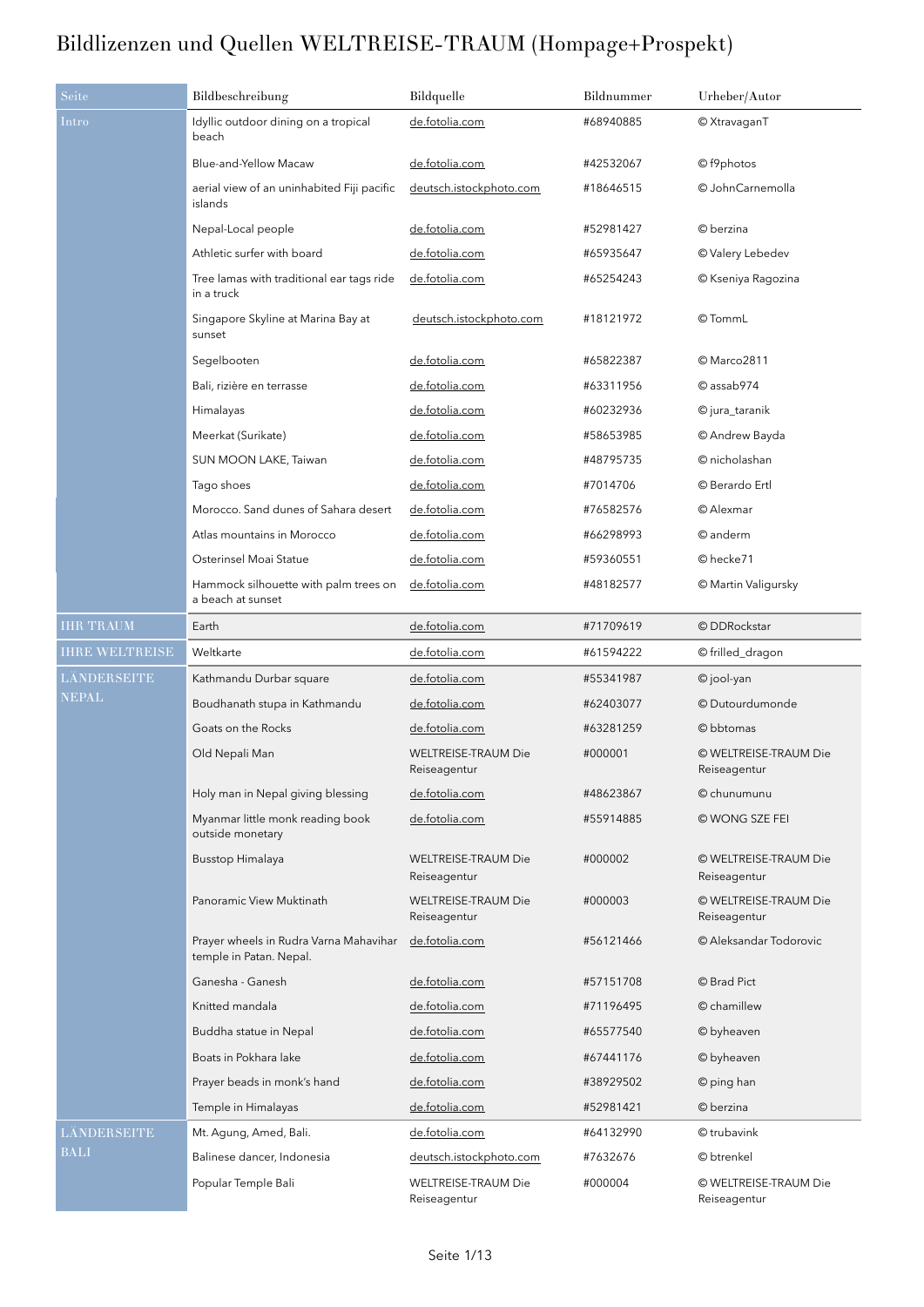| Seite                            | Bildbeschreibung                                                | Bildquelle                                 | Bildnummer | Urheber/Autor                         |
|----------------------------------|-----------------------------------------------------------------|--------------------------------------------|------------|---------------------------------------|
|                                  | Balinese demon                                                  | <b>WELTREISE-TRAUM Die</b><br>Reiseagentur | #000005    | © WELTREISE-TRAUM Die<br>Reiseagentur |
|                                  | House Tempel of a king                                          | <b>WELTREISE-TRAUM Die</b><br>Reiseagentur | #000006    | © WELTREISE-TRAUM Die<br>Reiseagentur |
|                                  | Offering flowers at hinduism Indonesian                         | deutsch.istockphoto.com                    | #6402971   | © IvonneW                             |
|                                  | Balinese temple celebration                                     | WELTREISE-TRAUM Die<br>Reiseagentur        | #000007    | © WELTREISE-TRAUM Die<br>Reiseagentur |
|                                  | Bali Rice field worker                                          | deutsch.istockphoto.com                    | #3548433   | © mattporteous                        |
|                                  | Carved dragon heads with hot spring<br>water                    | deutsch.istockphoto.com                    | #2128315   | © strayarts                           |
| LÄNDERSEITE                      | Peaceful view of a Lake at Bali Indonesia                       | de.fotolia.com                             | #45222192  | © Agnus                               |
| <b>BALI</b>                      | Rice fields Mu Cang Chai, Vietnam                               | de.fotolia.com                             | #53143980  | © vutuankhanh                         |
|                                  | Balinese young women praying in<br>temple                       | de.fotolia.com                             | #69521313  | © Ekaterina Pokrovsky                 |
|                                  | Plumeria or frangipani.                                         | de.fotolia.com                             | #66618279  | © amnachphoto                         |
|                                  | <b>Balinese God statue</b>                                      | de.fotolia.com                             | #66403211  | © BlueOrange Studio                   |
|                                  | Balinese funeral                                                | <b>WELTREISE-TRAUM Die</b><br>Reiseagentur | #000008    | © WELTREISE-TRAUM Die<br>Reiseagentur |
|                                  | Landkarte von Bali.Indonesien                                   | de.fotolia.com                             | #55431228  | © Henrie                              |
| LÄNDERSEITE<br><b>AUSTRALIEN</b> | Stone formation Sydney beaches                                  | <b>WELTREISE-TRAUM Die</b><br>Reiseagentur | #000009    | © WELTREISE-TRAUM Die<br>Reiseagentur |
|                                  | Manly Walk Sydney                                               | <b>WELTREISE-TRAUM Die</b><br>Reiseagentur | #000010    | © WELTREISE-TRAUM Die<br>Reiseagentur |
|                                  | カンガルーの標識                                                        | de.fotolia.com                             | #33784819  | © paylessimages                       |
|                                  | sexy surf 11                                                    | de.fotolia.com                             | #5919012   | © artproba                            |
|                                  | aboriginal                                                      | de.fotolia.com                             | #9816462   | © francosperoni                       |
|                                  | Sunrise at Opera house landmark of<br>Sydney, Australia         | de.fotolia.com                             | #64964838  | © leelakajonkij                       |
|                                  | The track in Karijini National Park,<br>Western Australia       | de.fotolia.com                             | #60337773  | © totajla                             |
|                                  | Koala, Australien                                               | de.fotolia.com                             | #56183178  | © Friedberg                           |
|                                  | Kangaroos                                                       | de.fotolia.com                             | #61506870  | © lassedesignen                       |
|                                  | Harbour Bridge and Opera from<br><b>Botanical Garden Sydney</b> | <b>WELTREISE-TRAUM Die</b><br>Reiseagentur | #000011    | © WELTREISE-TRAUM Die<br>Reiseagentur |
|                                  | Gibson Steps and the Twelve Apostles,<br>Victoria (Australia)   | de.fotolia.com                             | #68577448  | © ALCE                                |
|                                  | Flinders Street Station in Melbourne at<br>night                | de.fotolia.com                             | #63962258  | © scotttnz                            |
|                                  | Didgeridoo                                                      | de.fotolia.com                             | #25449745  | © AF                                  |
|                                  | Columba creek stream horizontal                                 | de.fotolia.com                             | #64905100  | © Taras Vyshnya                       |
|                                  | Hanging Rock Blue Mountains Australia                           | de.fotolia.com                             | #63892560  | © Leah-Anne Thompson                  |
| LÄNDERSEITE<br>SÜDSEE            | Beach with palms an hammock                                     | <b>WELTREISE-TRAUM Die</b><br>Reiseagentur | #000012    | © WELTREISE-TRAUM Die<br>Reiseagentur |
|                                  | Strandstimmung 2                                                | de.fotolia.com                             | #52480298  | © psdesign1                           |
|                                  | Water Lily                                                      | <b>WELTREISE-TRAUM Die</b><br>Reiseagentur | #000013    | © WELTREISE-TRAUM Die<br>Reiseagentur |
|                                  | Bora-Bora view to the main island                               | <b>WELTREISE-TRAUM Die</b><br>Reiseagentur | #000014    | © WELTREISE-TRAUM Die<br>Reiseagentur |
|                                  | Colorful Houses Fiji, Viti Levu                                 | <b>WELTREISE-TRAUM Die</b><br>Reiseagentur | #000015    | © WELTREISE-TRAUM Die<br>Reiseagentur |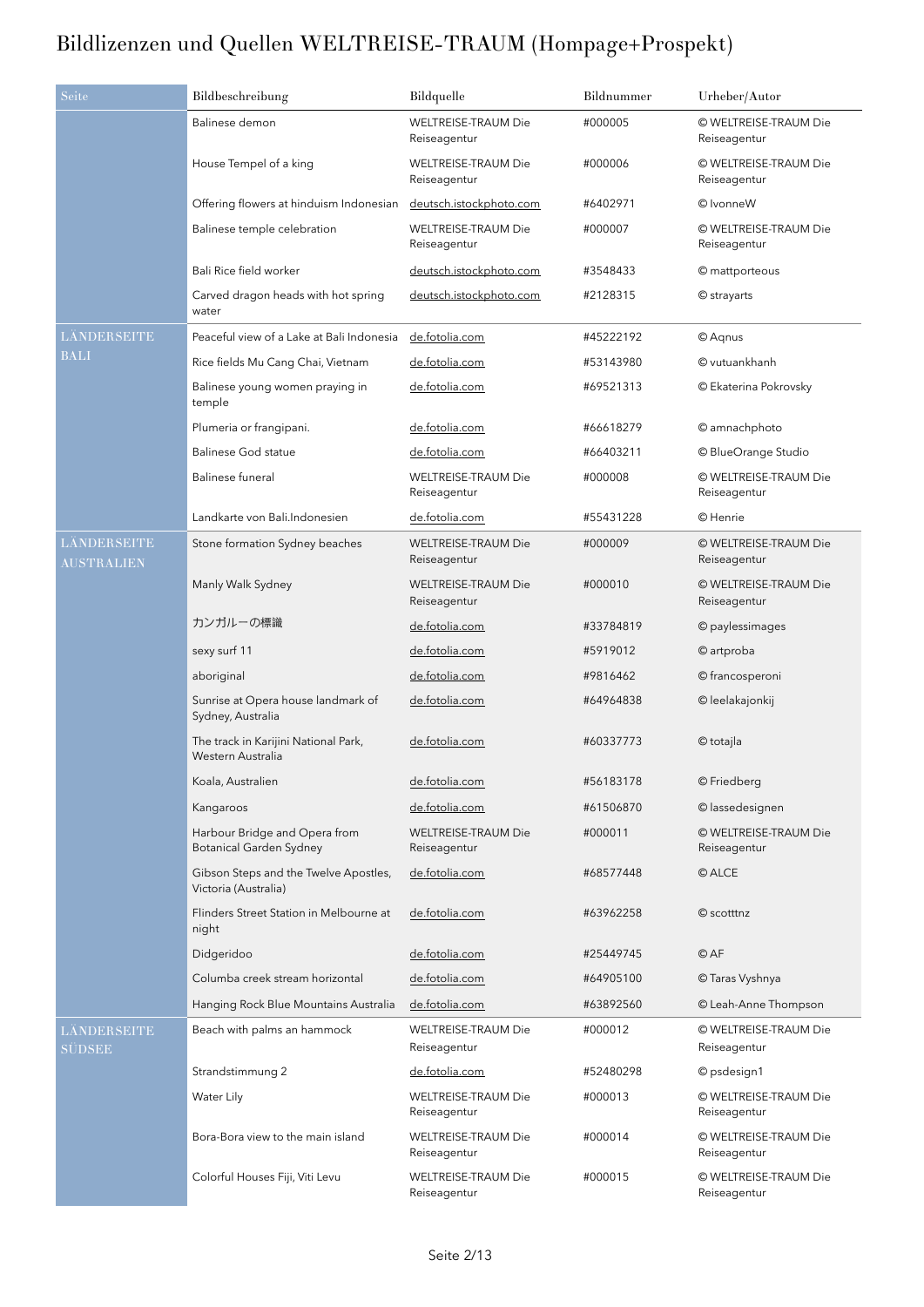| Seite                                            | Bildbeschreibung                                                 | Bildquelle                                 | Bildnummer | Urheber/Autor                         |
|--------------------------------------------------|------------------------------------------------------------------|--------------------------------------------|------------|---------------------------------------|
|                                                  | french polynesia from helicopter                                 | de.fotolia.com                             | #55311643  | © Aleksei Potov                       |
|                                                  | Clownfish                                                        | de.fotolia.com                             | #52922103  | © crisod                              |
|                                                  | water fall, Samoa                                                | deutsch.istockphoto.com                    | #8652063   | © flashqun                            |
|                                                  | yacht and swimming woman and clear<br>water - caribbean paradise | de.fotolia.com                             | #71207009  | © dell                                |
|                                                  | <b>Barbados</b>                                                  | de.fotolia.com                             | #61395366  | © Fyle                                |
|                                                  | Little boat in a lagoon on Moorea                                | <b>WELTREISE-TRAUM Die</b><br>Reiseagentur | #000016    | © WELTREISE-TRAUM Die<br>Reiseagentur |
|                                                  | Coral and fish in the Red Sea.Egypt                              | de.fotolia.com                             | #46786525  | © Brian Kinney                        |
|                                                  | einsamer Strand mit Palmen                                       | de.fotolia.com                             | #64853362  | © M.Rosenwirth                        |
|                                                  | Green turtle (Chelonia mydas), Bora<br>Bora                      | de.fotolia.com                             | #70335206  | © francescopaoli                      |
|                                                  | Pacific Island Girl arms to the sky                              | deutsch.istockphoto.com                    | #3032025   | © sassphotos                          |
| LÄNDERSEITE<br><b>CHILE &amp;</b><br>ARGENTINIEN | Road to Aconcagua Andes                                          | <b>WELTREISE-TRAUM Die</b><br>Reiseagentur | #000017    | © WELTREISE-TRAUM Die<br>Reiseagentur |
| LÄNDERSEITE<br>CHILE &                           | Tango Painting                                                   | <b>WELTREISE-TRAUM Die</b><br>Reiseagentur | #000018    | © WELTREISE-TRAUM Die<br>Reiseagentur |
| <b>ARGENTINIEN</b>                               | <b>Buenos Aires Colors</b>                                       | de.fotolia.com                             | #55755379  | $\odot$ jkraft5                       |
|                                                  | Wall in a Vineyard Mendoza                                       | WELTREISE-TRAUM Die<br>Reiseagentur        | #000019    | © WELTREISE-TRAUM Die<br>Reiseagentur |
|                                                  | Casa rosada, Buenos Aires                                        | <b>WELTREISE-TRAUM Die</b><br>Reiseagentur | #000020    | © WELTREISE-TRAUM Die<br>Reiseagentur |
|                                                  | Vineyard in Mendoza                                              | deutsch.istockphoto.com                    | #30991348  | © EAQ                                 |
|                                                  | Qué es amor? Street Art, Santiago de<br>Chile                    | <b>WELTREISE-TRAUM Die</b><br>Reiseagentur | #000021    | © WELTREISE-TRAUM Die<br>Reiseagentur |
|                                                  | Santiago whhite cityscape                                        | deutsch.istockphoto.com                    | #41994706  | © progat                              |
|                                                  | Madonna Santiago de Chile, cerro san<br>cristóbal                | <b>WELTREISE-TRAUM Die</b><br>Reiseagentur | #000022    | © WELTREISE-TRAUM Die<br>Reiseagentur |
|                                                  | Old Colorful Car                                                 | deutsch.istockphoto.com                    | #29336800  | © DC_Colombia                         |
|                                                  | Recoleta Cemetery                                                | de.fotolia.com                             | #55568856  | © jkraft5                             |
|                                                  | Moais Esater Island                                              | <b>WELTREISE-TRAUM Die</b><br>Reiseagentur | #000023    | © WELTREISE-TRAUM Die<br>Reiseagentur |
|                                                  | Road to Aconcagua Andes - Mountains                              | <b>WELTREISE-TRAUM Die</b><br>Reiseagentur | #000024    | © WELTREISE-TRAUM Die<br>Reiseagentur |
|                                                  | Guitarist on the streets of Buenos Aires                         | deutsch.istockphoto.com                    | #7516344   | © Casarsa                             |
|                                                  | Metropolitan Cathedral of Santiago                               | deutsch.istockphoto.com                    | #18962969  | © powerofforever                      |
| LÄNDERSEITE<br><b>BOLIVIEN</b>                   | Panorama Sucre, Bolivia                                          | <b>WELTREISE-TRAUM Die</b><br>Reiseagentur | #000025    | © WELTREISE-TRAUM Die<br>Reiseagentur |
|                                                  | White alpaca watching you in front of<br>blue sky with clouds    | de.fotolia.com                             | #22652981  | © Karin & Uwe Annas                   |
|                                                  | Colorful blankets                                                | de.fotolia.com                             | #49625225  | © Fotos 593                           |
|                                                  | Salar de Uyuni                                                   | de.fotolia.com                             | #36452898  | © eccolo                              |
|                                                  | Rusted Train Cemetery in Uyuni, Bolivia                          | de.fotolia.com                             | #69825012  | © brizardh                            |
|                                                  | ウユニ塩湖                                                            | de.fotolia.com                             | #63775072  | @abc7                                 |
|                                                  | La Paz                                                           | deutsch.istockphoto.com                    | #8909375   | © DavorLovincic                       |
|                                                  | Peruvian Indian Woman in Traditional<br>Dress Weaving            | de.fotolia.com                             | #55352986  | © Fotos 593                           |
|                                                  | Marché des animaux, Urubamba Pérou                               | de.fotolia.com                             | #25141445  | © Ariane Citron                       |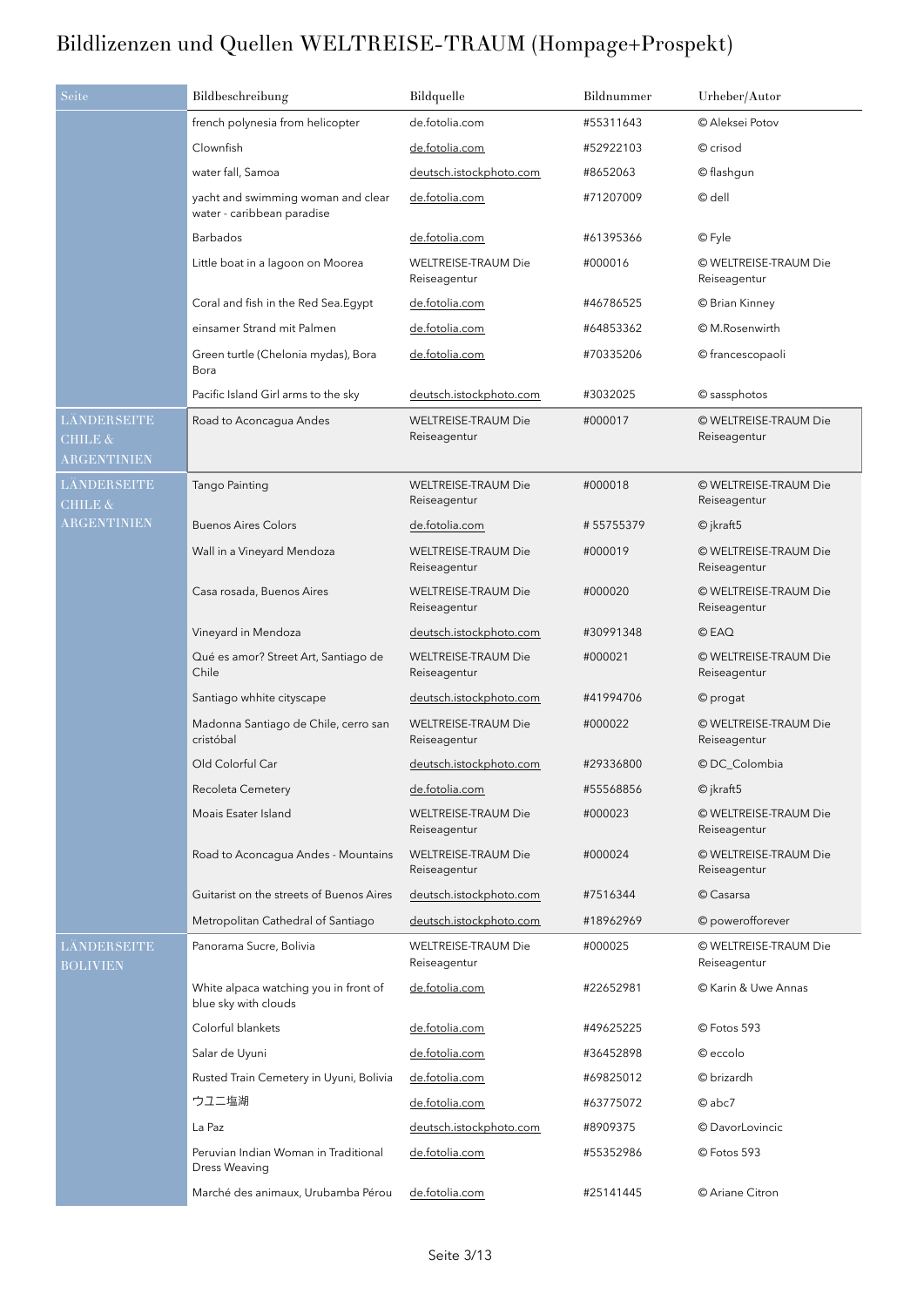| Seite                             | Bildbeschreibung                                                                 | Bildquelle                                 | Bildnummer | Urheber/Autor                         |
|-----------------------------------|----------------------------------------------------------------------------------|--------------------------------------------|------------|---------------------------------------|
|                                   | White Colonial Courtyard                                                         | de.fotolia.com                             | #68819783  | $\odot$ jkraft5                       |
|                                   | Cocablätter in Handflächen                                                       | de.fotolia.com                             | #48112190  | © RioPatuca Images                    |
|                                   | titicaca lake from sun island                                                    | <b>WELTREISE-TRAUM Die</b><br>Reiseagentur | #000026    | © WELTREISE-TRAUM Die<br>Reiseagentur |
|                                   | church copacabana bolivia                                                        | <b>WELTREISE-TRAUM Die</b><br>Reiseagentur | #000027    | © WELTREISE-TRAUM Die<br>Reiseagentur |
|                                   | Salt mining                                                                      | deutsch.istockphoto.com                    | #6922432   | © Hanis                               |
|                                   | young people in Uyuni town                                                       | <b>WELTREISE-TRAUM Die</b><br>Reiseagentur | #000028    | © WELTREISE-TRAUM Die<br>Reiseagentur |
| LÄNDERSEITE                       | Wind Surfing                                                                     | deutsch.istockphoto.com                    | #3539414   | © LifeJourneys                        |
| <b>CURACAO</b>                    | Caribbean Rasta Bus                                                              | deutsch.istockphoto.com                    | #19563330  | © FrankvandenBergh                    |
|                                   | Caribbean Beach                                                                  | de.fotolia.com                             | #69043390  | © alex_bendea                         |
|                                   | caribbean colors                                                                 | deutsch.istockphoto.com                    | #6277362   | © ManuelVelasco                       |
|                                   | Dividivi tree Aruba #1                                                           | deutsch.istockphoto.com                    | #4799869   | © Lya_Cattel                          |
|                                   | Few sail boats, catamarans, on tropical<br>beach                                 | de.fotolia.com                             | #64410323  | © A.Jedynak                           |
|                                   | Relax on beach                                                                   | de.fotolia.com                             | #62208620  | © Simon Dannhauer                     |
|                                   | Willemstad, Curacao                                                              | www.shutterstock.com                       | #134110148 | © Lauren Orr                          |
|                                   | Thinking caribbean guy in front of a<br>colorful wall                            | deutsch.istockphoto.com                    | #53751186  | © DMEPhotography                      |
|                                   | School of tropical fish near water surface de.fotolia.com                        |                                            | #68650152  | © vilainecrevette                     |
| LÄNDERSEITE                       | French angel fish                                                                | deutsch.istockphoto.com                    | #4336669   | © johnandersonphoto                   |
| <b>CURACAO</b>                    | Male Green Iguana                                                                | deutsch.istockphoto.com                    | #1085128   | © zinchik                             |
|                                   | playful dolphins                                                                 | deutsch.istockphoto.com                    | #12097767  | © ElsvanderGun                        |
|                                   | Blue Curacao Cocktails in Martini<br>Gläsern in einer Bar                        | de.fotolia.com                             | #63210415  | © Markus Mainka                       |
|                                   | Colorful Curacao                                                                 | de.fotolia.com                             | #59954178  | © garytog                             |
| LÄNDERSEITE                       | Mountains kinabalu                                                               | de.fotolia.com                             | #44352303  | © Ansud                               |
| <b>SINGAPUR &amp;</b><br>MALAYSIA | Buddha Toothe Relic Temple in<br>Chinatown in Singapore                          | de.fotolia.com                             | #61659130  | $©$ fazon                             |
|                                   | SINGAPORE - JUNE 24: ArtScience<br>Museum on JUNE 24, 2014 in Singa              | de.fotolia.com                             | #69022642  | © siraphol                            |
|                                   | kek lok si chinese new year lantern                                              | deutsch.istockphoto.com                    | #15672575  | © laughingmango                       |
|                                   | Traditional spicy Thai Tom Yam soup on<br>a wooden table                         | de.fotolia.com                             | #54765034  | © starkovphoto                        |
|                                   | <b>Scarlet Macaw</b>                                                             | de.fotolia.com                             | #60540075  | © jdavenport85                        |
|                                   | A parked boat at sunset in<br>transportation concept                             | de.fotolia.com                             | #57697529  | © hafizismail                         |
|                                   | Market                                                                           | deutsch.istockphoto.com                    | #3023981   | © Rawpixel                            |
|                                   | Central Business District, Singapore                                             | deutsch.istockphoto.com                    | #17369382  | © TommL                               |
|                                   | Mossy forest                                                                     | deutsch.istockphoto.com                    | #20281113  | © szefei                              |
|                                   | Chinese Dragon Sculpture at Chinese<br>Temple                                    | de.fotolia.com                             | #59513048  | © sukporn                             |
|                                   | Petronas Twin Towers at Kuala Lumpur,<br>Malaysia                                | de.fotolia.com                             | #61755388  | © Marina Ignatova                     |
|                                   | chinese temple                                                                   | deutsch.istockphoto.com                    | #12269285  | © yuliang11                           |
|                                   | chinese lion door knocker ornate<br>entrance georgetown penang malaysia<br>green | deutsch.istockphoto.com                    | #10047553  | © laughingmango                       |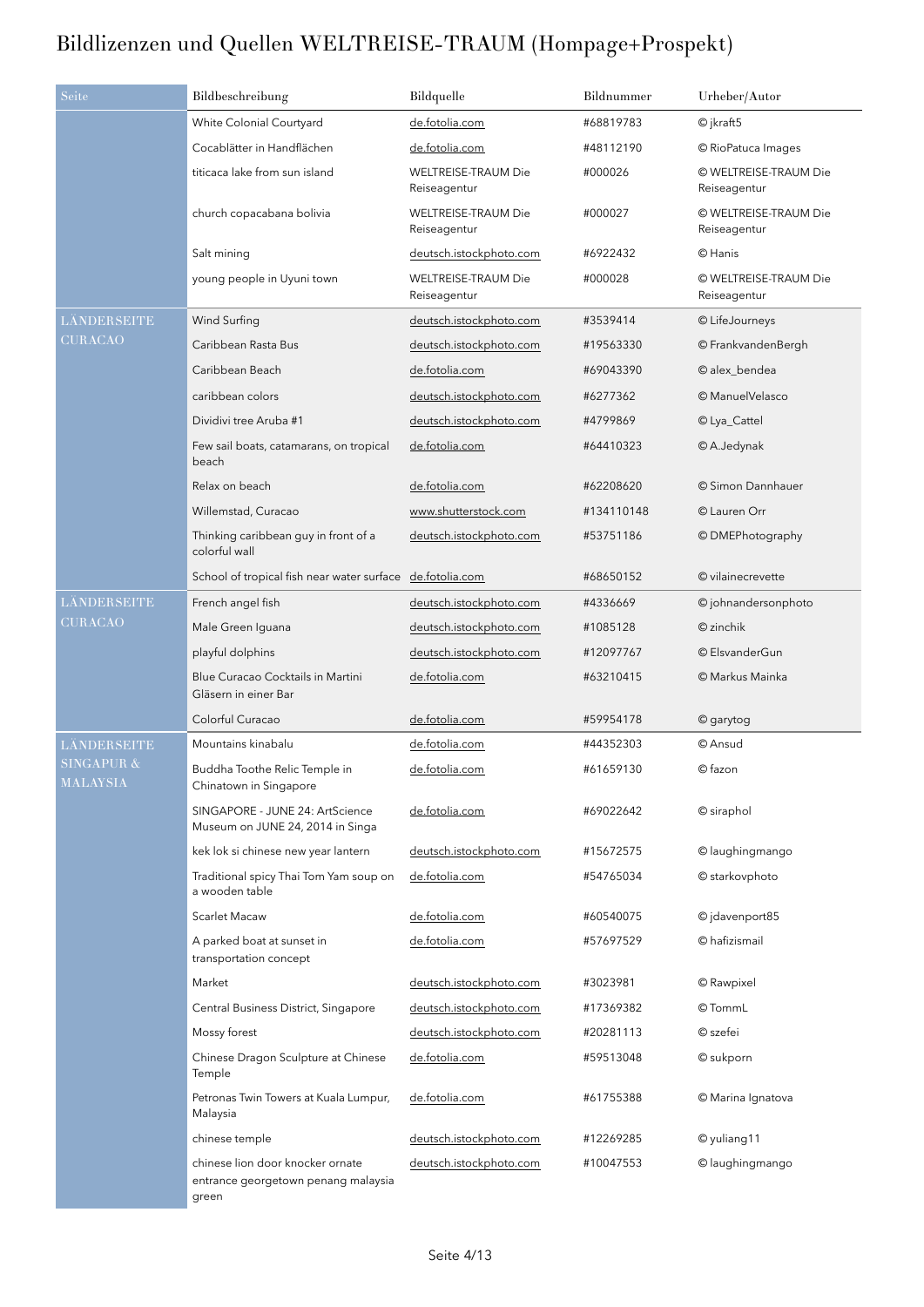| Seite            | Bildbeschreibung                                                        | Bildquelle              | Bildnummer | Urheber/Autor         |
|------------------|-------------------------------------------------------------------------|-------------------------|------------|-----------------------|
|                  | beach, sea, sky and hill                                                | deutsch.istockphoto.com | #2897607   | © najin               |
| LÄNDERSEITE      | sakura cherry blossom flowers                                           | de.fotolia.com          | #68352749  | © Oran Tantapakul     |
| <b>TAIWAN</b>    | Taipei temple, Taiwan                                                   | deutsch.istockphoto.com | #13961198  | © holgs               |
|                  | Road, bridge and tunnel crossing Taroko<br>National Park, Taiwan gorges | deutsch.istockphoto.com | #16943315  | © fototrav            |
|                  | Picking tea leaves in a tea garden                                      | de.fotolia.com          | #32906211  | © lily                |
|                  | Safflower Herb Tea                                                      | deutsch.istockphoto.com | #48620050  | © marilyna            |
|                  | Taipei, Taiwan Cityscape                                                | de.fotolia.com          | #57686862  | © SeanPavonePhoto     |
|                  | Lovers Bridge, Tamsui Fishermans Warf,<br>Taipei, Taiwan                | de.fotolia.com          | #72713370  | © Nguyễn xuân vũ      |
|                  | National Concert Hall, Taipei, Taiwan                                   | de.fotolia.com          | #62672722  | © fazon               |
|                  | SUN MOON LAKE, Taiwan, for adv or<br>others purpose use                 | de.fotolia.com          | #48795735  | © nicholashan         |
|                  | beautiful sunset by the beach in<br>Taichung, Taiwan                    | de.fotolia.com          | #65763355  | © richie0703          |
|                  | Chinese lanterns                                                        | de.fotolia.com          | #50401296  | © wong yu liang       |
|                  | 焼きそば調理                                                                  | de.fotolia.com          | #64356613  | ◎ 安ちゃん                |
|                  | cute little girl on grass in summer day<br>holds windmill               | deutsch.istockphoto.com | #49070018  | © nicholashan         |
|                  | Hong Kong harbour                                                       | de.fotolia.com          | #54158650  | © lakov Kalinin       |
|                  | kenting national park in taiwan                                         | deutsch.istockphoto.com | #21469396  | © Tomwang112          |
|                  | Chang Kai Shek (CKS) Memorial Hall                                      | deutsch.istockphoto.com | #8335842   | © holgs               |
| LÄNDERSEITE      | Cape Town Beach                                                         | de.fotolia.com          | #64898837  | © derejeb             |
| <b>SÜDAFRIKA</b> | Lion cubs waiting together                                              | de.fotolia.com          | #62139842  | © karelnoppe          |
|                  | Shacks in Khayelitsha, Cape Town, South<br>Africa                       | deutsch.istockphoto.com | #13445038  | © RapidEye            |
| LÄNDERSEITE      | Silhoutte di giraffe                                                    | de.fotolia.com          | #64472028  | © apinz               |
| <b>SÜDAFRIKA</b> | African dancers silhouette                                              | de.fotolia.com          | #49901498  | © katyau              |
|                  | Vineyard in South African Western Cape                                  | de.fotolia.com          | #60884250  | © supertramp8         |
|                  | African Traditional Drums                                               | deutsch.istockphoto.com | #12398520  | © THEGIFT777          |
|                  | Chiappini Street, Bo Kaap, Cape Town                                    | de.fotolia.com          | #51230094  | © dalchemist27        |
|                  | tourists on cape of good hope, south<br>africa                          | de.fotolia.com          | #38590593  | © michaeljung         |
|                  | Meerkat on guard, Kalahari desert                                       | de.fotolia.com          | #63234432  | © EcoView             |
|                  | Signal Hill, Cape Town, South Africa                                    | de.fotolia.com          | #64251197  | © Delphotostock       |
|                  | Acacia Tree                                                             | de.fotolia.com          | #53362363  | © Pixeltheater        |
|                  | Two Little African Girls                                                | deutsch.istockphoto.com | #12025660  | © THEGIFT777          |
|                  | The served table with red wine at<br>restaurant (shallow dof)           | de.fotolia.com          | #8686461   | © Dmitrijs Dmitrijevs |
|                  | Elephant Herd                                                           | de.fotolia.com          | #67216205  | © David_Steele        |
| LÄNDERSEITE      | Pêcheur (île Maurice)                                                   | de.fotolia.com          | #5652873   | © gloriette           |
| <b>MAURITIUS</b> | point de vue sur Trou d'Argent île<br>Rodrigues                         | de.fotolia.com          | #72065254  | © Unclesam            |
|                  | Fresh Mauritian Pinapple                                                | deutsch.istockphoto.com | #19249237  | © stocknshares        |
|                  | Tropical beach                                                          | de.fotolia.com          | #58197065  | © Oleksandr Dibrova   |
|                  | Les Terres des Sept Couleurs                                            | deutsch.istockphoto.com | #20039702  | © sansara             |
|                  | A sunny empty beach with a starfish and<br>seashell                     | deutsch.istockphoto.com | #14912159  | © LUNAMARINA          |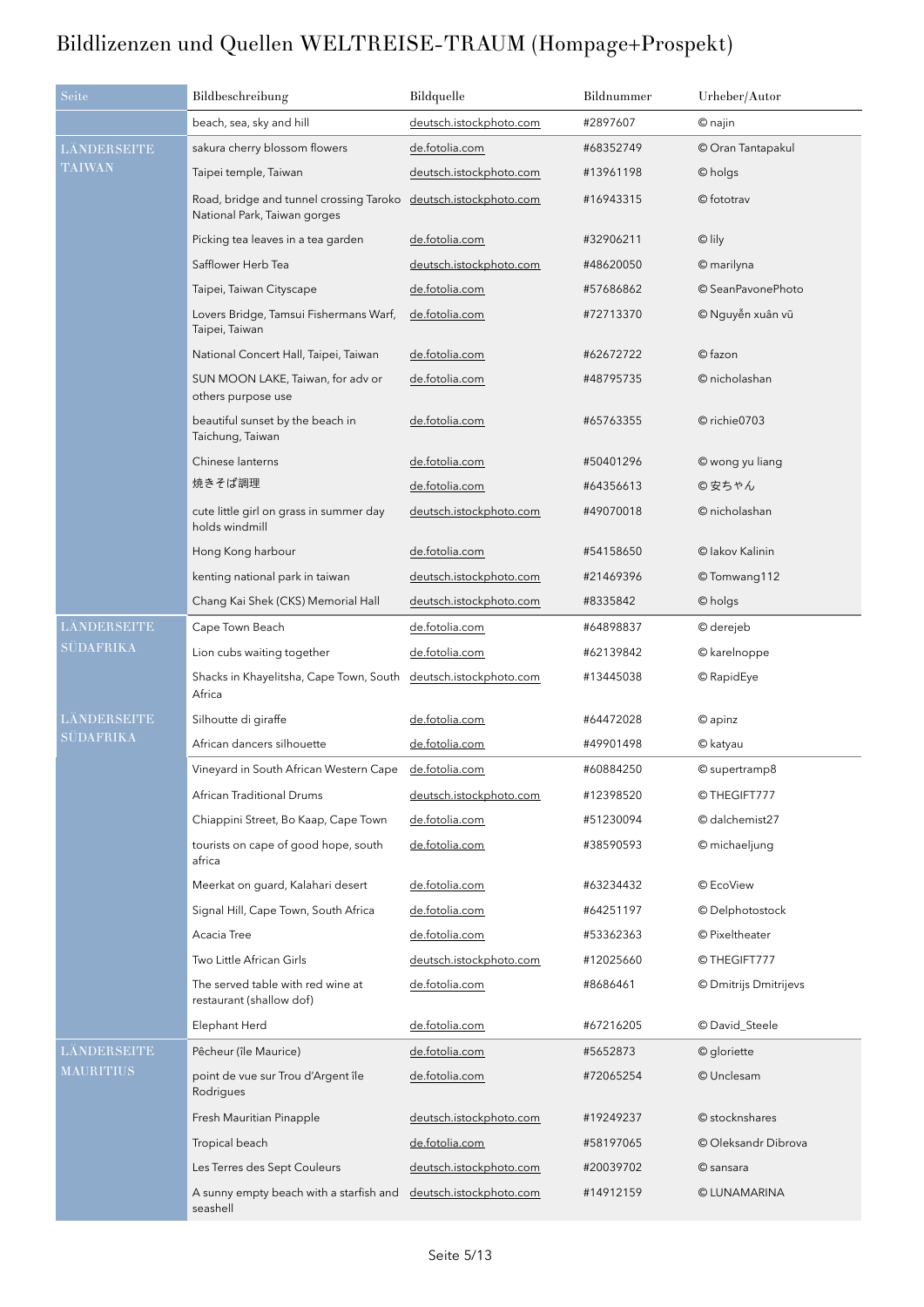| Seite              | Bildbeschreibung                                                   | Bildquelle                                        | Bildnummer | Urheber/Autor                                                         |
|--------------------|--------------------------------------------------------------------|---------------------------------------------------|------------|-----------------------------------------------------------------------|
|                    | Fresh mojito cocktail on wood                                      | de.fotolia.com                                    | #64086458  | © Jag_cz                                                              |
|                    | Malediven - Sandstrand                                             | de.fotolia.com                                    | #28413112  | © marima-design                                                       |
|                    | Relaxing holiday on the beach                                      | de.fotolia.com                                    | #67566418  | @mRGB                                                                 |
|                    | White catamaran on azure water against<br>blue sky                 | de.fotolia.com                                    | #65563149  | © A.Jedynak                                                           |
|                    | Africa, great bay in Mauritius Island                              | de.fotolia.com                                    | #74203800  | © PackShot                                                            |
|                    | Organic Colorful Ripe Mangos                                       | de.fotolia.com                                    | #61252035  | © Brent Hofacker                                                      |
|                    | Beautiful tall palm trees and white sandy<br>beach                 | de.fotolia.com                                    | #66140880  | © A.Jedynak                                                           |
|                    | Handful of frangipani's flowers                                    | de.fotolia.com                                    | #55844653  | © Digital Cam                                                         |
|                    | Chamarel waterfalls in Mauritius                                   | de.fotolia.com                                    | #60030395  | © Konstantin Kulikov                                                  |
| SCHRITT FÜR        | Puzzle in blue                                                     | deutsch.istockphoto.com                           | #55454484  | © portishead1                                                         |
| <b>SCHRITT</b>     | Closeup a blue toned calendar page<br>with drawing-pins            | de.fotolia.com                                    | #58601597  | © a_korn                                                              |
|                    | Business accounting                                                | de.fotolia.com                                    | #56710032  | © vizafoto                                                            |
|                    | Maison, immobilier, demeure, France,<br>français, habitat          | de.fotolia.com                                    | #54093696  | © Jacques PALUT                                                       |
| ZEITPLANUNG        | Auszeit - Konzept Urlaub mit Segelboot                             | de.fotolia.com                                    | #50243662  | © Jeanette Dietl                                                      |
|                    | woman feet in hammock on the beach                                 | de.fotolia.com                                    | #61972558  | © anyaberkut                                                          |
|                    | Pushpin in calendar                                                | deutsch.istockphoto.com                           | #12891593  | © kyoshino                                                            |
| <b>INVESTITION</b> | Rainbow Webite Banner Header                                       | de.fotolia.com                                    | #61126893  | © Nikki Zalewski                                                      |
| <b>LEISTUNGEN</b>  | Travel concept                                                     | de.fotolia.com                                    | #71152155  | © Oleksiy Mark                                                        |
|                    | Punkte abhaken grüner Stift                                        | de.fotolia.com                                    | #68904164  | © fotomek                                                             |
|                    | Autofahrt - Car Driver                                             | de.fotolia.com                                    | #54332772  | © DOC RABE Media                                                      |
|                    | Airport board print                                                | deutsch.istockphoto.com                           | #42072596  | © macrovector                                                         |
|                    | fly like a bird                                                    | deutsch.istockphoto.com                           | #3921754   | © PhotoHamster                                                        |
|                    | Busy traffic on highway at night                                   | deutsch.istockphoto.com                           | #42884728  | © leungchopan                                                         |
|                    | Contemporary elegant luxury grey<br>bedroom with striped wallpaper | de.fotolia.com                                    | #71552872  | © Mihalis A.                                                          |
|                    | Travel quide books.                                                | deutsch.istockphoto.com                           | #46621030  | © Bet_Noire                                                           |
|                    | Syringe on Mexico City map                                         | deutsch.istockphoto.com                           | #12833452  | © aydinmutlu                                                          |
|                    | theater seats                                                      | de.fotolia.com                                    | #37820473  | © aerogondo                                                           |
| <b>LEISTUNGEN</b>  | Mountain hiking.                                                   | deutsch.istockphoto.com                           | #39647084  | © ellobo1                                                             |
|                    | Kuranda Scenic Rail station,<br>Queensland, Australia              | de.fotolia.com                                    | #53706282  | © Marco Saracco                                                       |
|                    | Caribbean Dining                                                   | deutsch.istockphoto.com                           | #45751034  | © stockstudioX                                                        |
|                    | insurance - in german: Versicherung                                | deutsch.istockphoto.com                           | #32978280  | © filmfoto                                                            |
|                    | Choosing the right idea                                            | deutsch.istockphoto.com                           | #36449116  | © mrPliskin                                                           |
| <b>UNTERKÜNFTE</b> | spicers vineyard entrance area                                     | spicersretreats.com/spicers-<br>vineyards-estate/ | k.A.       | © Spicers Retreats, Hotels &<br>Lodges Pty Ltd. ABN 22 137<br>592 593 |
|                    | spicers vineyard luxury spa suites                                 | spicersretreats.com/spicers-<br>vineyards-estate/ | k.A.       | © Spicers Retreats, Hotels &<br>Lodges Pty Ltd. ABN 22 137<br>592 593 |
|                    | 2in1 Pool                                                          | 2in1.com                                          | k.A.       | © 21 Kensington Crescent,<br>Oranjezicht/Gardens, Cape<br>Town, 8001  |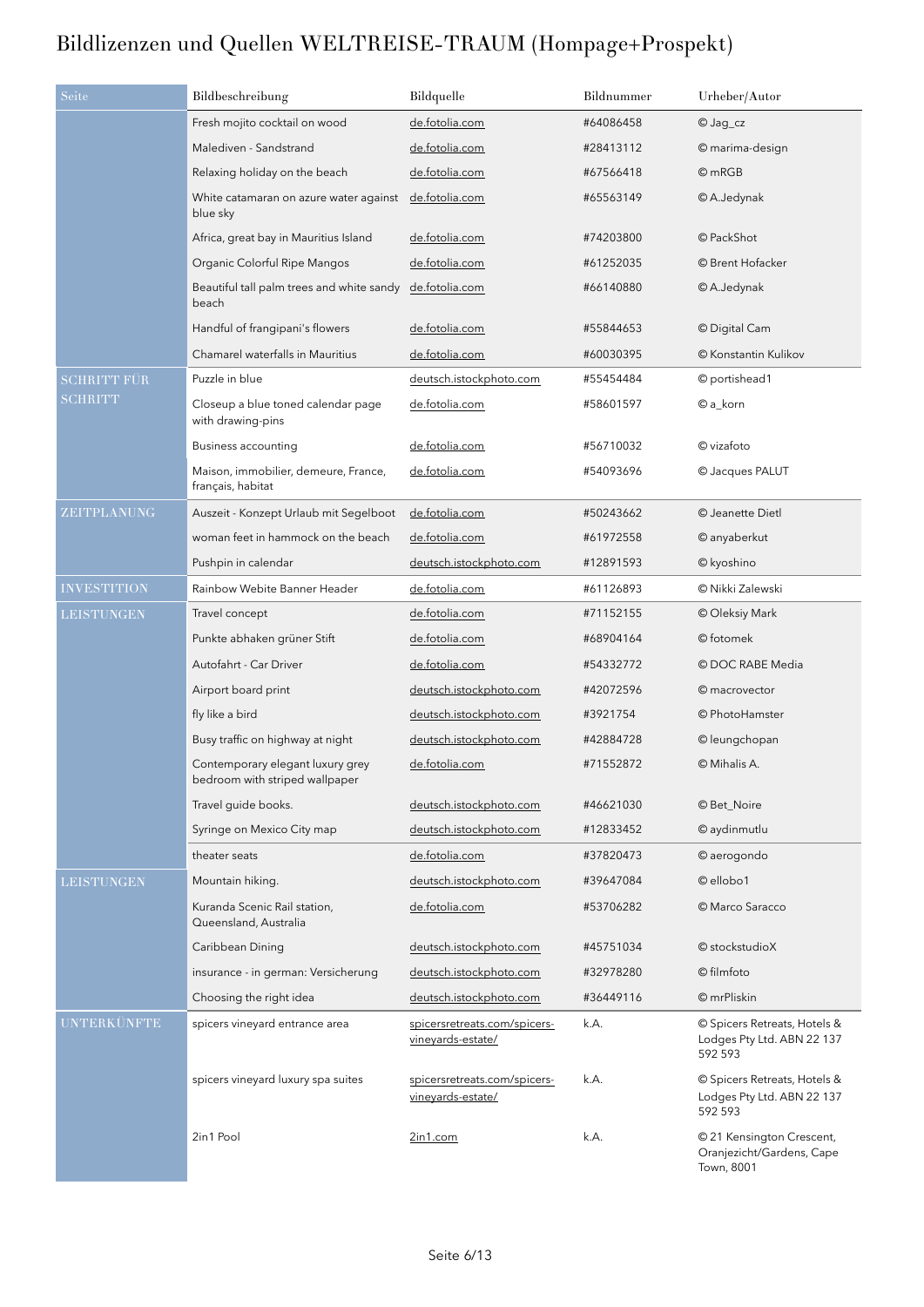| Seite                    | Bildbeschreibung                                             | Bildquelle                                                                                         | Bildnummer | Urheber/Autor                                                                                        |
|--------------------------|--------------------------------------------------------------|----------------------------------------------------------------------------------------------------|------------|------------------------------------------------------------------------------------------------------|
|                          | The Ritz Carlton, Millenia, Singapore,<br>Club Premier Suite | www.ritzcarlton.com/en/<br>Properties/Singapore/<br>Default.htm                                    | k.A.       | © The Ritz-Carlton Hotel<br>Company, L.L.C.                                                          |
|                          | Boroka Downs                                                 | www.borokadowns.com.au/en/ k.A.                                                                    |            | © Bob and Stephanie Adams,<br>51 Birdswing Road, HALLS<br>GAB, VICTORIA, 3381                        |
|                          | Stephanie at Onions Bay, Seascape<br>Room                    | www.stephaniesonionbay.com                                                                         | k.A.       | © Stephanies at Onion Bay,<br>design WWc                                                             |
|                          | Casa Glebinias breakfast room                                | www.casaglebinias.com                                                                              | k.A.       | © Casa Glebinias Hotel Rural,<br>Medrano 2272, Chacras de<br>Coria, Mendoza, Argentina               |
|                          | Sixteen Kejora Sanur, Pool and villa                         | www.coolbalivillas.com                                                                             | k.A.       | Cool Bali Villas                                                                                     |
|                          | Coconut Grove                                                | www.coconutgrovefiji.com                                                                           | k.A.       | © Coconut Grove Beachfront<br>Cottages                                                               |
|                          | Crown Towers Melbourne, Hotel Lobby                          | www.crownhotels.com.au/<br>crown-towers-melbourne/                                                 | k.A.       | © Crown                                                                                              |
|                          | Mi Pueblo Samary, Sucre, Innenhof                            | <b>WELTREISE-TRAUM Die</b><br>Reiseagentur                                                         | #000038    | © WELTREISE-TRAUM Die<br>Reiseagentur                                                                |
|                          | Shangri-la Sydney, Executive Opera<br>House City View Room   | www.shangri-la.com/sydney/                                                                         | k.A.       | © Shangri-La International<br>Hotel Management Ltd.                                                  |
|                          | Marriott Curacao Pool am Abend                               | www.marriott.com/hotels/<br>travel/curmc-curacao-marriott-<br>beach-resort-and-emerald-<br>casino/ | k.A.       | © MARRIOTT<br>INTERNATIONAL, INC.                                                                    |
|                          | The One&Only Mauritius, Junior Suite<br>Beach Front          | lesaintgeran.oneandonlyresorts k.A.<br>.com                                                        |            | © One&Only Resorts                                                                                   |
|                          | Hotel Snowland Poon Hill                                     | WELTREISE-TRAUM Die<br>Reiseagentur                                                                | #000039    | © WELTREISE-TRAUM Die<br>Reiseagentur                                                                |
|                          | Sunderland House, The Preimier Suite                         | www.sunderlandhouse.co.nz/                                                                         | k.A.       | © Sunderland House - Luxury<br>Boutique Accomodation                                                 |
|                          | Pearl Beach Resort, Bora-Bora,<br>Waterbungalow              | <b>WELTREISE-TRAUM Die</b><br>Reiseagentur                                                         | #000040    | © WELTREISE-TRAUM Die<br>Reiseagentur                                                                |
|                          | Cabrera Guarden, Santa Rita Suite                            | www.cabreragarden.com                                                                              | k.A.       | © Cabrera Garden, Boutique<br>Guest House, J.A. Cabrera<br>5855, Palermo, Buenos Aires,<br>Argentina |
|                          | Summerhill House Garten                                      | www.summerhill-house.com                                                                           | k.A.       | © Summerhill House                                                                                   |
|                          | Sofitel Moorea, Overwater Experience                         | www.sofitel-moorea-iaora.com/<br>en                                                                | k.A.       | © arccorhotels.com                                                                                   |
| <b>VERANTWORTUN</b><br>G | nons at a Nepal monestary                                    | <b>WELTREISE-TRAUM Die</b><br>Reiseagentur                                                         | #000029    | © WELTREISE-TRAUM Die<br>Reiseagentur                                                                |
|                          | girls in an Indonesian school                                | <b>WELTREISE-TRAUM Die</b><br>Reiseagentur                                                         | #000030    | © WELTREISE-TRAUM Die<br>Reiseagentur                                                                |
|                          | Little Peruvian girls near Canion Colca,<br>Arequipa, Peru   | deutsch.istockphoto.com                                                                            | #33921686  | © hadynyah                                                                                           |
| PROJEKT NEPAL            | nons on the floor during lessons                             | <b>WELTREISE-TRAUM Die</b><br>Reiseagentur                                                         | #000031    | © WELTREISE-TRAUM Die<br>Reiseagentur                                                                |
|                          | hasanthar gumba Nepal                                        | <b>WELTREISE-TRAUM Die</b><br>Reiseagentur                                                         | #000032    | © WELTREISE-TRAUM Die<br>Reiseagentur                                                                |
|                          | monestary kitchen with nons                                  | <b>WELTREISE-TRAUM Die</b><br>Reiseagentur                                                         | #000033    | © WELTREISE-TRAUM Die<br>Reiseagentur                                                                |
| <b>PROJEKT</b>           | People of Sumba                                              | deutsch.istockphoto.com                                                                            | #8070882   | © BartCo                                                                                             |
| <b>INDONESIEN</b>        | Empty Classroom in Indonesia Rural<br>Village                | deutsch.istockphoto.com                                                                            | #22082413  | © zodebala                                                                                           |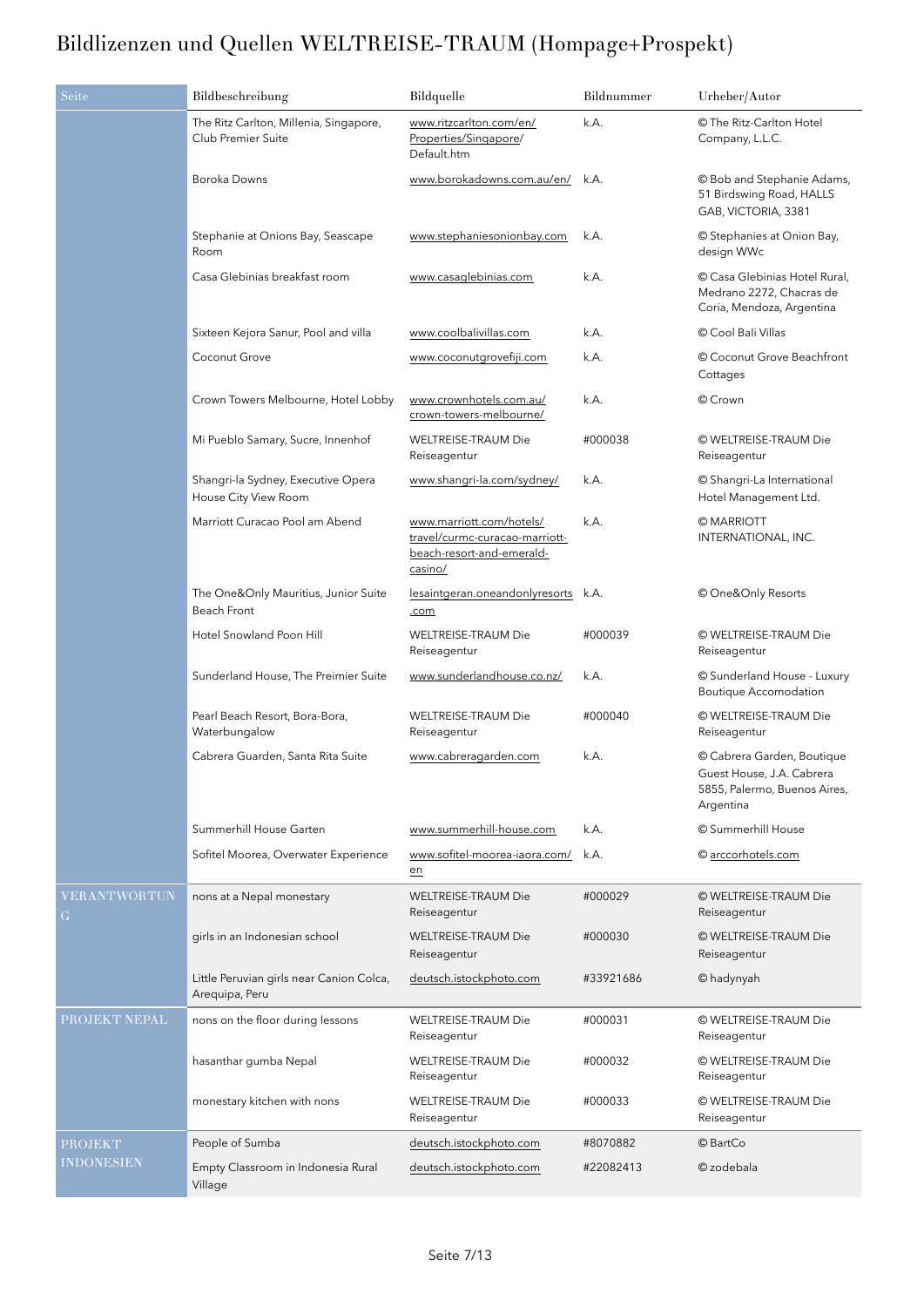| Seite                     | Bildbeschreibung                                                         | Bildquelle                                 | Bildnummer | Urheber/Autor                         |
|---------------------------|--------------------------------------------------------------------------|--------------------------------------------|------------|---------------------------------------|
|                           | Beautiful young lady with tablet<br>computer                             | deutsch.istockphoto.com                    | #51430076  | © enciktat                            |
| <b>PROJEKT</b>            | Enfants du Guatemala                                                     | de.fotolia.com                             | #31458816  | © Ariane Citron                       |
| BOLIVIEN                  | village near salar uyuni Bolivia                                         | <b>WELTREISE-TRAUM Die</b><br>Reiseagentur | #000034    | © WELTREISE-TRAUM Die<br>Reiseagentur |
|                           | Little Peruvian girls near Canion Colca,<br>Arequipa, Peru               | deutsch.istockphoto.com                    | #29973156  | © hadynyah                            |
| <b>JBER</b><br>WELTREISE- | Dr. Joachim Materna & Ellen Kuhn<br>sitting at a table                   | <b>WELTREISE-TRAUM Die</b><br>Reiseagentur | #000035    | © Bali Professional<br>Photographer   |
| TRAUM                     | Ellen Kuhn sitting on a bench                                            | <b>WELTREISE-TRAUM Die</b><br>Reiseagentur | #000036    | © Bali Professional<br>Photographer   |
|                           | Pile of old newspapers, selective focus                                  | de.fotolia.com                             | #68115641  | © mitrija                             |
|                           | Dr. Joachim Materna sitting on a chair                                   | <b>WELTREISE-TRAUM Die</b><br>Reiseagentur | #000037    | © Bali Professional<br>Photographer   |
| MAROKKO &                 | <b>Empty Quarter Camels</b>                                              | de.fotolia.com                             | #25614840  | © David_Steele                        |
| <b>OMAN</b>               | eyes of a beautiful man with black scarf                                 | de.fotolia.com                             | #50843011  | © closeupimages                       |
|                           | Sultan Qaboos Grand Mosque, Muscat<br>(Oman)                             | de.fotolia.com                             | #52070822  | © diak                                |
|                           | Morocco                                                                  | de.fotolia.com                             | #53040411  | © Xavier Allard                       |
|                           | Dunes in Saudi Arabia                                                    | de.fotolia.com                             | #53699048  | © Firas Nashed                        |
|                           | Close-up of a camel                                                      | de.fotolia.com                             | #57388181  | © Fotoimp                             |
|                           | Spices at the market Marrakech,<br>Morocco                               | de.fotolia.com                             | #57683557  | © Lukasz Janyst                       |
|                           | Traditional colorful Arabic slippers                                     | de.fotolia.com                             | #66903166  | © wellignton                          |
|                           | Arabian desert                                                           | de.fotolia.com                             | #69581495  | © Oleg Zhukov                         |
|                           | Blick auf Djemaa el Fna in Marrakesch                                    | de.fotolia.com                             | #72498462  | © dietwalther                         |
|                           | Pferdekutschen auf Gaukler Platz in<br>Marrakesch                        | de.fotolia.com                             | #72883824  | © ines39                              |
|                           | Turmfalke ruht sich aus                                                  | de.fotolia.com                             | #73607662  | © S.Bachstroem                        |
|                           | Iconic Abrian fabric tea and dates<br>symbolise Arabian hospitality      | de.fotolia.com                             | #74436989  | © Sophie James                        |
|                           | Marrakech, Morocco                                                       | de.fotolia.com                             | #80897325  | © VanderWolf Images                   |
|                           | Beautiful beach in Muscat, Oman                                          | de.fotolia.com                             | #81428702  | © naufalmq                            |
| <b>NEUSEELAND</b>         | kiwi on the road                                                         | de.fotolia.com                             | #30664775  | © ALCE                                |
|                           | Sky tower in a sunny day, North Island,<br>New Zealand                   | www.shutterstock.com/de/                   | #149628029 | © HeliHead                            |
|                           | Lake Tekapo                                                              | de.fotolia.com                             | #60515732  | © Fyle                                |
|                           | Schafe - 003 - NL - Paar                                                 | de.fotolia.com                             | #49026513  | © Alaska-Tom                          |
|                           | Mount Cook, Canterbury, New Zealand                                      | de.fotolia.com                             | #66913139  | © Dmitry Pichugin                     |
|                           | Castle Point Lighthouse, New Zealand                                     | de.fotolia.com                             | #67493256  | © Dmitry Pichugin                     |
|                           | Thermal lake Champagne Pool at Wai-<br>O-Tapu, New Zealand               | de.fotolia.com                             | #82854505  | © Henner Damke                        |
|                           | <b>Cascading Waterfall</b>                                               | de.fotolia.com                             | #63266170  | © Rawpixel                            |
|                           | Mt.Ngauruhoe (aka. Mt.Doom), North<br>Island, New Zeland                 | de.fotolia.com                             | #65077375  | © trashthelens                        |
|                           | Traditional maori carving over Taranaki<br>Mount background, New Zealand | www.shutterstock.com/de/                   | #62734849  | © Pichugin Dmitry                     |
|                           | Lake Tekapo, South Island, New Zealand                                   | www.shutterstock.com/de/                   | #124261696 | © Olga Danylenko                      |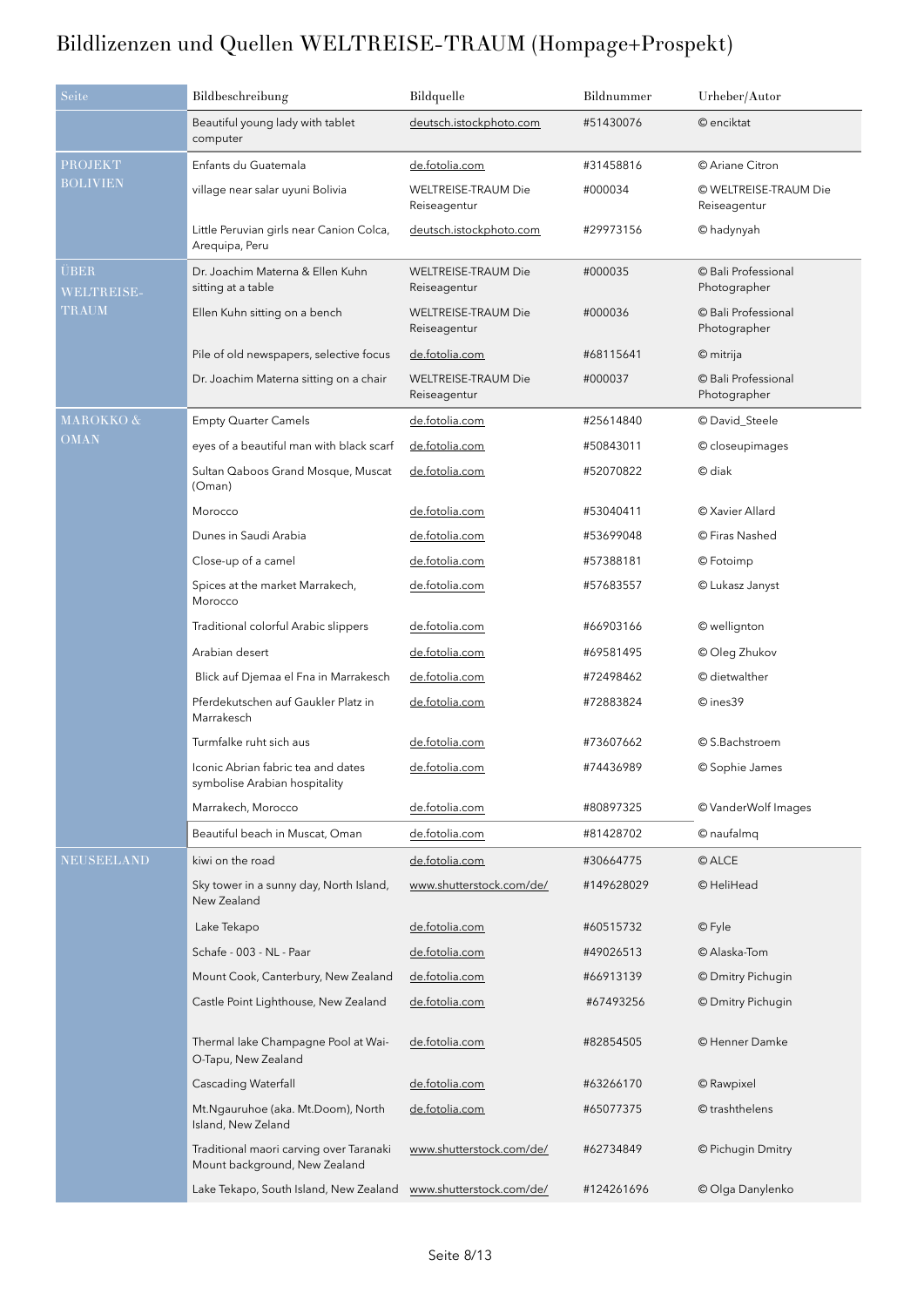| Seite         | Bildbeschreibung                                                                                                                                     | Bildquelle               | Bildnummer | Urheber/Autor       |
|---------------|------------------------------------------------------------------------------------------------------------------------------------------------------|--------------------------|------------|---------------------|
|               | Massive humpback whale playing in<br>water captured from Whale watching<br>boat in Kaikoura, New Zealand. The<br>animal is on its route to Australia | www.shutterstock.com/de/ | #86572033  | © Konrad Mostert    |
|               | Taupo Bay, New Zealand                                                                                                                               | www.shutterstock.com/de/ | #26494474  | © Cloudia Spinner   |
|               | Green meadows with sheep grazing in a<br>beautiful area of Rotorua, New Zealand                                                                      | www.shutterstock.com/de/ | #156893402 | © George Burba      |
|               | Maori carving at Rotorua, New Zealand                                                                                                                | www.shutterstock.com/de/ | #29488909  | © Ruth Black        |
| Blog          | Young man with tablet computer during<br>tropical beach vacation                                                                                     | de.fotolia.com           | #83050521  | © travnikovstudio   |
|               | Travel.                                                                                                                                              | de.fotolia.com           | #102360720 | © BillionPhotos.com |
|               | Globus                                                                                                                                               | de.fotolia.com           | #80074587  | © tunedin           |
|               | Traveler woman sits on retro suitcase<br>and looks away on road. Suitcase with<br>stamps flags representing each country<br>traveled.                | www.shutterstock.com/de/ | #214023157 | © Poprotskiy Alexey |
| Home          | Clouds geography                                                                                                                                     | de.fotolia.com           | #81330767  | © alphaspirit       |
|               | Wasser-Fußabdruck                                                                                                                                    | de.fotolia.com           | #47515999  | © fovito            |
|               | Treppe mit einzelnen Stufen                                                                                                                          | de.fotolia.com           | #79578895  | © Robert Kneschke   |
|               | junge leute zeigen auf globus                                                                                                                        | de.fotolia.com           | #65859323  | © contrastwerkstatt |
| China         | Hungry giant panda                                                                                                                                   | de.fotolia.com           | #76029001  | © Goinyk Volodymyr  |
|               | <b>Red Chinese Lanterns</b>                                                                                                                          | de.fotolia.com           | #75149607  | © ronniechua        |
|               | Forbidden City imperial palace Beijing<br>China                                                                                                      | de.fotolia.com           | #78246194  | © snaptitude        |
|               | Three gorges, Yangtze river                                                                                                                          | de.fotolia.com           | #70814685  | © jakubit           |
|               | Beautiful view of the Jade Dragon Snow<br>Mountain, Lijiang, China                                                                                   | de.fotolia.com           | #103805833 | © efired            |
|               | Szechuan Hot Pot - Spicy Chinese hot<br>pot with beef, tofu, prawns, mushrooms,<br>green leaves and noodles. Dipping<br>beef!                        | de.fotolia.com           | #83985287  | © paul_brighton     |
|               | Street decorated with traditional red<br>lanterns, Lijiang, China                                                                                    | de.fotolia.com           | #100408242 | © efired            |
|               | Indian incense stick                                                                                                                                 | de.fotolia.com           | #51874955  | © denys_kuvaiev     |
|               | Chinese calligraphy on beige<br>background                                                                                                           | de.fotolia.com           | #68113053  | © tiantan           |
|               | Beijing, China Financial District<br>Cityscape                                                                                                       | de.fotolia.com           | #72094397  | © SeanPavonePhoto   |
|               | Close-up of stone statue of Confucius,<br>pagoda roof in the background                                                                              | de.fotolia.com           | #57944607  | © xixinxing         |
|               | Lion statue in front of chinese temple                                                                                                               | de.fotolia.com           | #62160685  | © leungchopan       |
|               | Golden Dragon on wall Beijing, China                                                                                                                 | de.fotolia.com           | #82401874  | © hippoking         |
| Inspirationen | commercial cargo ship carrying<br>containers                                                                                                         | de.fotolia.com           | #70457153  | © il-fede           |
|               | SONY DSC                                                                                                                                             | de.fotolia.com           | #46334525  | © MasterLu          |
|               | Capitol Grounds                                                                                                                                      | de.fotolia.com           | #74557732  | © doncon402         |
|               | Route 66 Pavement Sign Sunrise Mojave<br>Desert                                                                                                      | de.fotolia.com           | #53081233  | © trekandphoto      |
|               | Monument Valley, USA                                                                                                                                 | de.fotolia.com           | #52003819  | © Pixelshop         |
|               | Hanauma Bay palm trees                                                                                                                               | de.fotolia.com           | #43368266  | © crlocklear        |
|               | Mt. Fuji with fall colors in Japan.                                                                                                                  | de.fotolia.com           | #72848283  | © nicholashan       |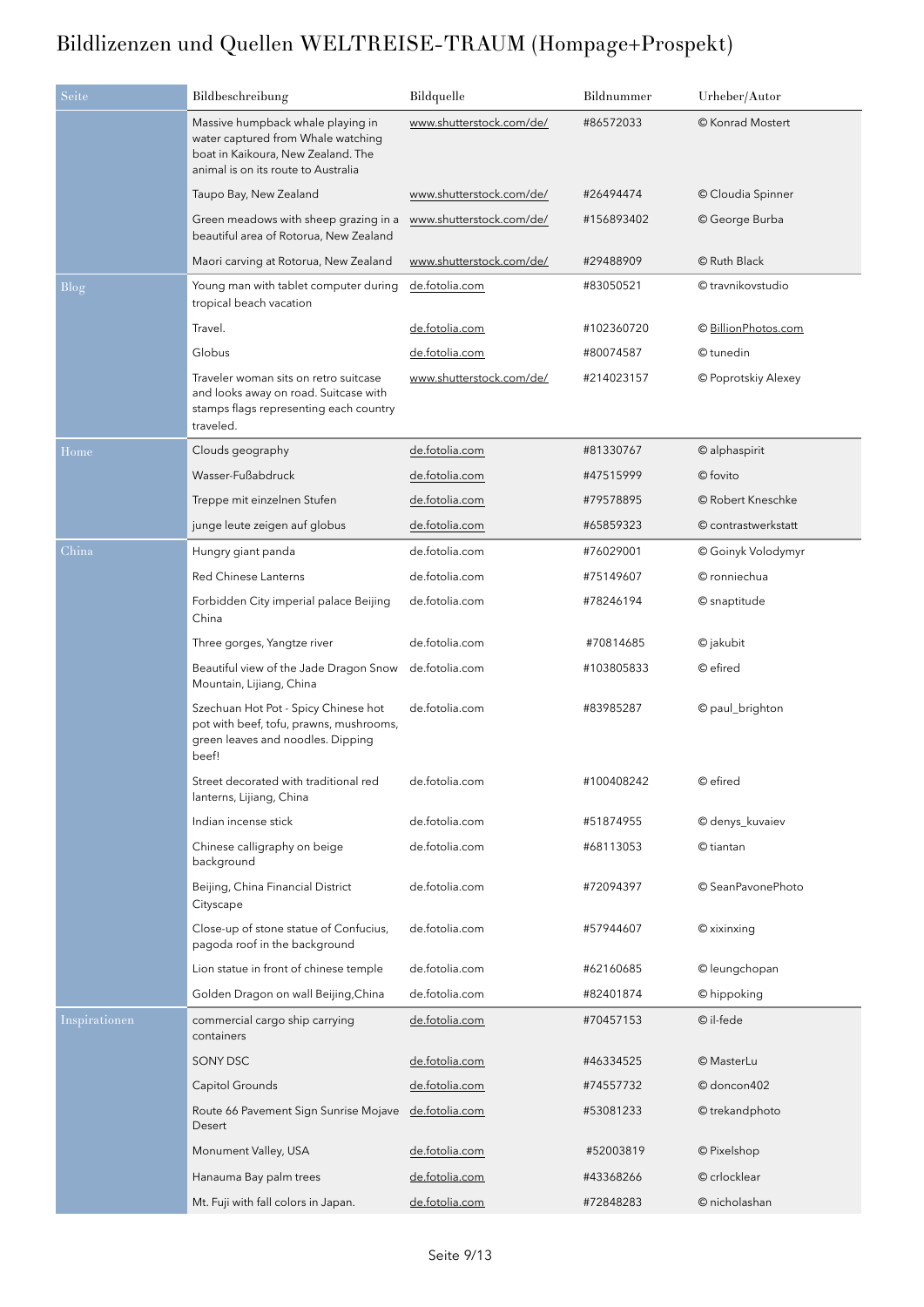| Seite | Bildbeschreibung                                                                                                | Bildquelle            | Bildnummer | Urheber/Autor      |
|-------|-----------------------------------------------------------------------------------------------------------------|-----------------------|------------|--------------------|
|       | Miyajima Japan                                                                                                  | de.fotolia.com        | #78473506  | © eyetronic        |
|       | The Transsiberian Train                                                                                         | <u>de.fotolia.com</u> | #15642974  | © struteanu        |
|       | Moscow. St.Basil Cathedral                                                                                      | de.fotolia.com        | #88333549  | © mariakraynova    |
|       | Pulverschnee und Sonnenschein                                                                                   | de.fotolia.com        | #77376068  | © ARochau          |
|       | Icebergs under Northern Lightsv                                                                                 | <u>de.fotolia.com</u> | #64251385  | © Ben Burger       |
|       | Rio de janeiro - Corcovado                                                                                      | de.fotolia.com        | #75581990  | © thomathzac23     |
|       | Wooden boat on the Amazon river,<br>Brazil.                                                                     | de.fotolia.com        | #61978785  | © MaciejBledowski  |
|       | adventure sport                                                                                                 | de.fotolia.com        | #51514730  | © Warren Goldswain |
|       | Amphawa Floating market, Amphawa,<br>Thailand                                                                   | de.fotolia.com        | #53055419  | $@$ nimon_t        |
|       | Rocky coastline on Samui Island                                                                                 | de.fotolia.com        | #64794480  | © Anton Gvozdikov  |
|       | Female Scuba Diver                                                                                              | de.fotolia.com        | #62701813  | © Richard Carey    |
|       | Loving wedding couple on beach                                                                                  | de.fotolia.com        | #87529508  | © photo pixel      |
|       | Happy couple in love on sail boat with<br>champagne at sunset                                                   | de.fotolia.com        | #82010474  | © ViewApart        |
|       | happy Brasil couple                                                                                             | de.fotolia.com        | #60029322  | © Warren Goldswain |
|       | smiling couple drinking champagne on<br>picnic                                                                  | de.fotolia.com        | #80466622  | © Syda Productions |
|       | Vancouver skyline with harbor, British<br>Columbia, Canada                                                      | de.fotolia.com        | #70603079  | © Andy             |
|       | Golden Gate, San Francisco, California,<br>USA.                                                                 | de.fotolia.com        | #59741022  | © MasterLu         |
|       | sombrero                                                                                                        | de.fotolia.com        | #60831365  | © Vasily Smirnov   |
|       | great wall                                                                                                      | de.fotolia.com        | #82541847  | © zhu difeng       |
|       | <b>Traditional Chinese Culture Dance</b><br><b>Showing Concept</b>                                              | de.fotolia.com        | #91115821  | © Rawpixel         |
|       | Family at the beach                                                                                             | de.fotolia.com        | #82201800  | © Sunny studio     |
|       | Dead tree in Sossusvlei, in the Namib<br>Desert, Namibia                                                        | de.fotolia.com        | #102177731 | © tiagofernandez   |
|       | Kenya sunset                                                                                                    | de.fotolia.com        | #80243438  | © 2630ben          |
|       | Glacier in Argentina                                                                                            | de.fotolia.com        | #80710675  | © Galyna Andrushko |
|       | Stella Australis                                                                                                | www.australis.com     |            | © Australis        |
|       | Machu Picchu - Peru                                                                                             | de.fotolia.com        | #79877128  | © vladislav333222  |
|       | Miami South Beach sunrise                                                                                       | de.fotolia.com        | #63275819  | © beatrice prève   |
|       | White wash staircases on Santorini<br>Island, Greece. The view toward Caldera<br>sea with cruise ship awaiting. | de.fotolia.com        | #108211342 | © iamjiere         |
|       | Acropolis in Athens                                                                                             | de.fotolia.com        | #90869696  | © sborisov         |
|       | Octopuses in the sun by the sea                                                                                 | de.fotolia.com        | #108025421 | © stockbksts       |
|       | Tea plantation at Chui Fong, Chiang Rai, de.fotolia.com<br>Thailand.                                            |                       | #89468587  | $@$ anan $796$     |
|       | The olgas                                                                                                       | de.fotolia.com        | #20464893  | © NoraDoa          |
|       | Hafen                                                                                                           | de.fotolia.com        | #111712514 | © niemannfrank     |
|       | Vancouver Island, located in British<br>Columbia, Canada                                                        | de.fotolia.com        | #141118310 | © John Anderson    |
|       | Temples of the Cross Group at mayan<br>ruins of Palenque - Chiapas, Mexico                                      | de.fotolia.com        | #127522527 | © diegograndi      |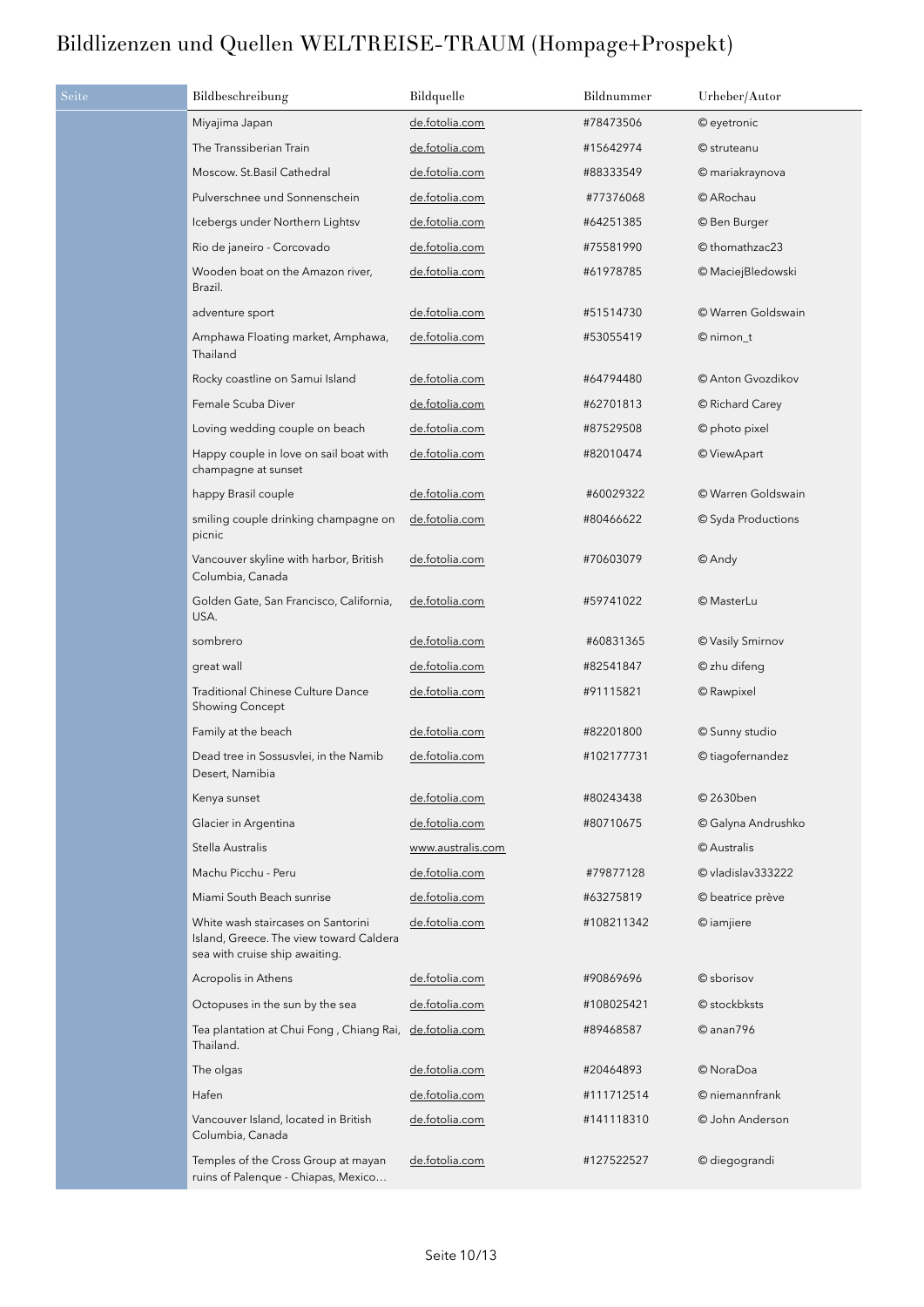| Seite                                    | Bildbeschreibung                                                                                                                         | Bildquelle               | Bildnummer | Urheber/Autor            |
|------------------------------------------|------------------------------------------------------------------------------------------------------------------------------------------|--------------------------|------------|--------------------------|
|                                          | Arenal Volcano at Sunrise in Costa Rica,<br>as the sun reflects on the newly formed<br>clouds                                            | de.fotolia.com           | #89393974  | © photodiscoveries       |
|                                          | Sunset in the vineyards of Sonoma                                                                                                        | de.fotolia.com           | #111003808 | © latypova               |
| <b>KONTAKT</b>                           | Computer keyboard blue contact                                                                                                           | de.fotolia.com           | #51582180  | © Oakozhan               |
| DESIGN-<br><b>WELTREISE-</b><br>PROSPEKT | Woman in hat enjoying sun holidays on<br>the tropical beach                                                                              | de.fotolia.com           | #75961517  | © Patryk Kosmider        |
| <b>DIVERSE</b>                           | Dandelion clock and flying seeds                                                                                                         | de.fotolia.com           | #107445601 | © Ingo Bartussek         |
| ERWEITERUNGEN                            | Eye of model with colorful art make-up,<br>close-up                                                                                      | de.fotolia.com           | #164061043 | © Prostock-studio        |
|                                          | Enjoying life. Back side of young man<br>looking holding glass of wine and at the<br>sea. Vacations lifestyle concept                    | www.shutterstock.com/de/ | #511144693 | © Kite_rin               |
|                                          | Beach couple watching sunset holding<br>hands. People from behind relaxing<br>enjoying summer travel vacation on<br>tropical destination | www.shutterstock.com/de/ | #628947155 | © Maridav                |
|                                          | Rear View Of Family Walking Along Path<br>Through Forest Together                                                                        | www.shutterstock.com/de/ | #653697670 | © Monkey Business Images |
|                                          | Enjoying life. Young woman on vacation<br>holding coffee cup. Vacations and<br>lifestyle concept                                         | www.shutterstock.com/de/ | #658119481 | © Kite_rin               |
|                                          | logo design                                                                                                                              | de.fotolia.com           | #45724423  | © M.studio               |
|                                          | tropical scenery of Palawan, Philippines                                                                                                 | de.fotolia.com           | #77367623  | © Freesurf               |
|                                          | beach, wave and footsteps at sunset<br>time                                                                                              | de.fotolia.com           | #51453252  | © Alexander Ozerov       |
|                                          | raditional fisher boat in Zanzibar with<br>people going to f                                                                             | de.fotolia.com           | #98394220  | © danmir12               |
|                                          | Wegweiser Versicherungen rund um das de.fotolia.com<br>Reisen                                                                            |                          | #116016190 | © kamasigns              |
|                                          | Airliner flying towards the sun in blue<br>sky                                                                                           | de.fotolia.com           | #128490717 | © Karsten                |
|                                          | Monkey red colobus Kirk, endemic<br>species to the island                                                                                | de.fotolia.com           | #143595023 | $@$ margo $1778$         |
|                                          | hree women walking on the beach in<br>Jambiani, Zanzib                                                                                   | de.fotolia.com           | #143595752 | © margo1778              |
|                                          | Professional golfer putting ball                                                                                                         | de.fotolia.com           | #144203489 | © Jacob Lund             |
| Erweiterungen 2018,<br>Blog und          | Peruvian Woman Llama (Lama Glama),<br>Cuzco, Peru                                                                                        | de.fotolia.com           | #25798702  | © Vibe Images            |
| Inspirationsreisen                       | Vendeur ambulant au marché<br>vietnamien                                                                                                 | de.fotolia.com           | #56922044  | © Joachim Martin         |
|                                          | <b>Torii Gate</b>                                                                                                                        | de.fotolia.com           | #57130458  | © jdavenport85           |
|                                          | India map 3D silver with clipping path                                                                                                   | de.fotolia.com           | #59841425  | © meshmerize             |
|                                          | henna wedding design                                                                                                                     | de.fotolia.com           | #79807326  | © Annatamila             |
|                                          | Colorful sunset at the Panajachel Pier<br>with volcanoes in the background, Lake<br>Atitlan, Guatemala, Central America                  | de.fotolia.com           | #84557688  | © samantoniophoto        |
|                                          | El Panecillo hill in Quito, Ecuador                                                                                                      | de.fotolia.com           | #94416820  | © Matyas Rehak           |
|                                          | Wat Arun night view Temple in bangkok,<br>Thailand                                                                                       | de.fotolia.com           | #98443741  | © sahachat               |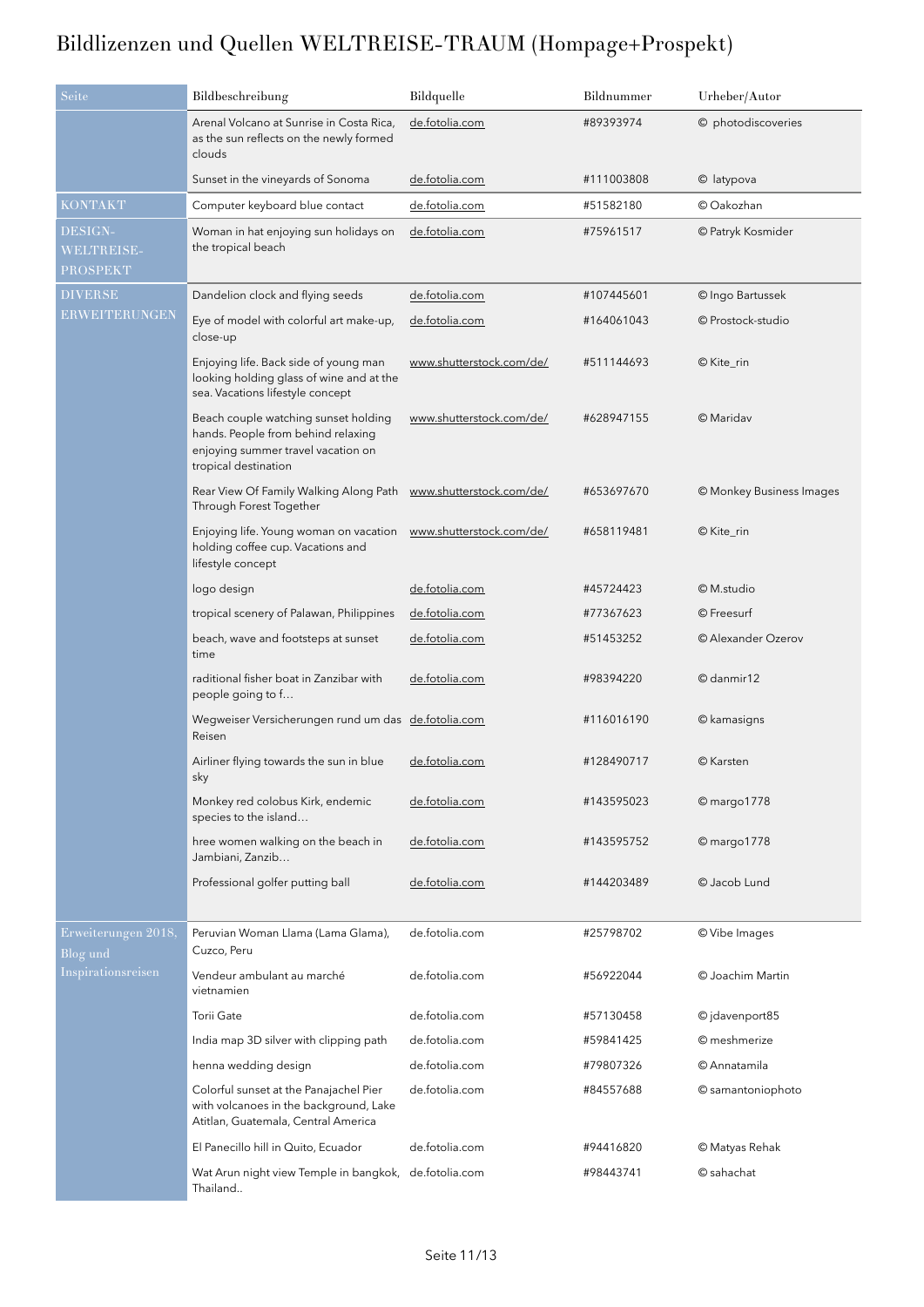| Seite | Bildbeschreibung                                                                                                                                                                                                 | Bildquelle     | Bildnummer | Urheber/Autor          |
|-------|------------------------------------------------------------------------------------------------------------------------------------------------------------------------------------------------------------------|----------------|------------|------------------------|
|       | The man old face                                                                                                                                                                                                 | de.fotolia.com | #100541942 | © sutiporn             |
|       | Machu Picchu                                                                                                                                                                                                     | de.fotolia.com | #105089842 | © saiko3p              |
|       | Vintage classic american car in Havana,<br>Cuba                                                                                                                                                                  | de.fotolia.com | #112720863 | © Delphotostock        |
|       | The Perito Moreno Glacier                                                                                                                                                                                        | de.fotolia.com | #122035532 | © saiko3p              |
|       | Ancient Khmer architecture. Panorama<br>view of Angkor Wat temple at sunset.<br>Siem Reap, Cambodia                                                                                                              | de.fotolia.com | #82401874  | © PerfectLazybones     |
|       | landscape of valley of Vinales, Cuba                                                                                                                                                                             | de.fotolia.com | #124345400 | © MIGUEL GARCIA SAAVED |
|       | Plaza Mayor in Historic Center of Lima,<br>Peru                                                                                                                                                                  | de.fotolia.com | #127126509 | © donyanedomam         |
|       | Bali Penjors, decorated bamboo poles<br>along the village street in Sideman,<br>Indonesia                                                                                                                        | de.fotolia.com | #127939649 | © Igor Tichonow        |
|       | Plates and pots on a street market in the de.fotolia.com<br>city of Bukhara, Uzbekistan                                                                                                                          |                | #132040309 | © Dudarev Mikhail      |
|       | Portrait of a Maiko geisha in Gion Kyoto                                                                                                                                                                         | de.fotolia.com | #132212509 | © juripozzi            |
|       | Asian farmer transplant rice seedlings in<br>rice field, Farmer planting rice in the<br>rainy season, Asian farmer is withdrawn<br>seedling and kick soil flick of Before the<br>grown in paddy field, Thailand. | de.fotolia.com | #138371826 | © tong2530             |
|       | Keel-billed Toucan, Ramphastos<br>sulfuratus, bird with big bill. Toucan<br>sitting on the branch in the forest, Boca<br>Tapada, green vegetation, Costa Rica.<br>Nature travel in central America.              | de.fotolia.com | #140790669 | © ondrejprosicky       |
|       | Tulum Ruins and Palm Tree                                                                                                                                                                                        | de.fotolia.com | #141414469 | $\odot$ jkraft5        |
|       | Tops of Mayan ruins peek over tops of<br>trees in Tikal Guatemala                                                                                                                                                | de.fotolia.com | #144895564 | © Michael              |
|       | One Foot Island, Aitutaki, Cook Islands,<br>South Pacific                                                                                                                                                        | de.fotolia.com | #159019443 | © Paul Szigety         |
|       | View of Moon Pyramids in Teotihuacan -<br>Mexico                                                                                                                                                                 | de.fotolia.com | #159515849 | © vadim_petrakov       |
|       | Vietnamese dishes set                                                                                                                                                                                            | de.fotolia.com | #160247317 | © somegirl             |
|       | Bukhara downtown. Uzbekistan                                                                                                                                                                                     | de.fotolia.com | #168842006 | © dinozzaver           |
|       | Aerial View of Amazon Rainforest, South<br>America                                                                                                                                                               | de.fotolia.com | #174018255 | © gustavofrazao        |
|       | festivities in cusco, Peru.                                                                                                                                                                                      | de.fotolia.com | #176446223 | © Alba                 |
|       | Ushuaia, LA ARGENTINA - AUGUST 12,<br>2017: Panoramica of Ushuaia city in<br>Argentina at dawn                                                                                                                   | de.fotolia.com | #186776489 | © robcartorres         |
|       | Uxumal, Mexico                                                                                                                                                                                                   | de.fotolia.com | #188243436 | © Ai                   |
|       | Mexico. Basilica of Our Lady of<br>Guadalupe. The old basilica and<br>cityscape of Mexico City on the far                                                                                                        | de.fotolia.com | #192337612 | © WitR                 |
|       | Street works                                                                                                                                                                                                     | de.fotolia.com | #203662138 | © Daiva                |
|       | A clownfish with a sea anemone<br>underwater, Pacific ocean, Polynesia,<br>Rarotonga, Cook islands                                                                                                               | de.fotolia.com | #204635950 | © damedias             |
|       | Hong Kong city business downtown<br>night view at the Peak view point,<br>cityscape background                                                                                                                   | de.fotolia.com | #205714974 | © pranodhm             |